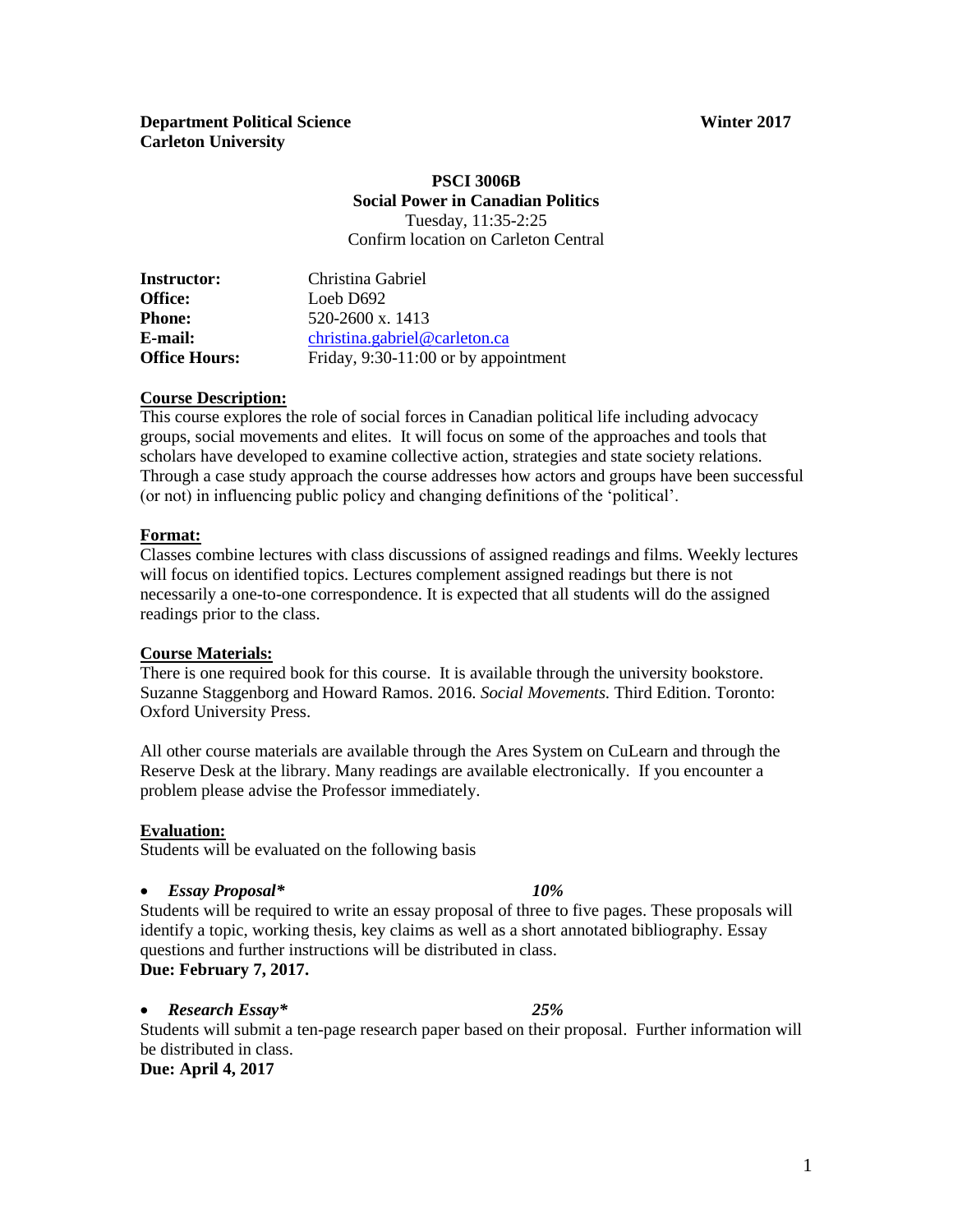# **\*\*Policies on Mid-Term Test:**

assigned and awarded.

Please inform your Professor as soon as possible if you miss the mid-term test. Students will be permitted to write a rescheduled mid-term only in cases of special circumstances, (e.g. illness,

#### **STUDENTS MUST COMPLETE ALL COURSE REQUIREMENTS IN ORDER TO**

#### **\*Policies on Assignments:**

**OBTAIN A FINAL GRADE**

All assignments in this course must be 12 pt font, double-spaced and have standard one-inch margins. As much as possible they should be free of spelling and grammatical errors. They must include appropriate citations (endnotes or footnotes) and bibliography.

The University takes instructional offences (including plagiarism) very seriously. Please make sure that you are familiar with the regulations regarding instructional offences, which are outlined in the Undergraduate Calendar. Also, it is not acceptable to submit the same assignment in two different courses.

directly to the Professor in class. If this is not possible use the Political Science Drop Box located

Assignments are due at the beginning of class on the date specified. They should be submitted on the sixth floor of the Loeb Building. The Drop Box is emptied daily at 4:00 p.m. Papers received after this time will be date stamped the following working day.

Do not slip assignments under my office door, post them on my office door or place them it in my mailbox. Do not submit assignments by e-mail or fax. It is the student's responsibility to ensure that the Professor receives papers and it is the student's responsibility to collect the graded paper in a timely fashion. Students should make a copy of all of their assignments before submitting them and are advised to keep all notes and drafts of work until after the final grade has been

Please do not submit papers to the staff in the Political Science Office or anyone else in the office. Late papers without a date stamp will be assessed a penalty based on the date the Professor actually receives the paper.

The mid-term test will take place during class time on **February 28, 2017**. The test will be comprised of three questions. Students will be required to answer two questions using essay format. It will be based on all material covered in class up to and including February 14. *Final Exam 35%*

There will be a three-hour exam based on lectures, films and required readings. The exam will include: terms – identify and state the significance of; short answer video related questions; longer essay answers. It will take place in the official exam period, April 10-25. It is your responsibility to make sure that you will be available for the examination.

#### *Attendance & Participation: 10%*

Five per cent of the final grade will be determined based solely on the percentage of classes the student attends. Attendance will be taken in class. It is your responsibility to be on time and to ensure you sign the attendance sheet.

Five per cent of the final grade will be based on participation. Participation will be based on a student's active, informed and thoughtful participation in class discussion.

# *Mid Term\*\* 20%*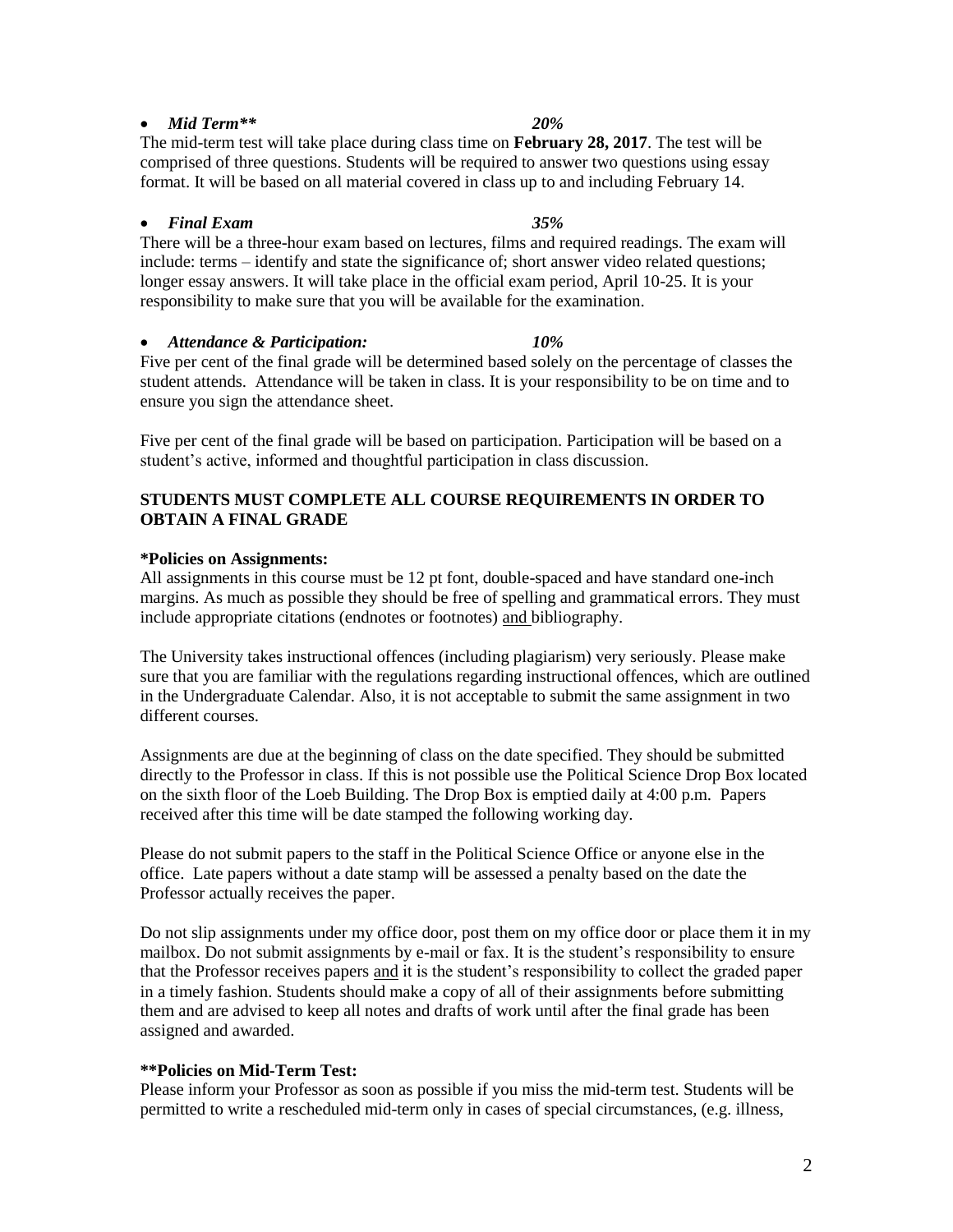bereavement) and where the student has verifiable documentation.

A rescheduled mid-term will take place on **Tuesday, March 14, 2017** from 8:35 – 11:25.

#### *\*\*\* Late Penalties*

Assignments are due on the dates specified in the course outline. Late papers will be subject to a penalty of **2%** a day not including weekends. The essay proposal will not be accepted two weeks after the due date. Late research essays will not be accepted after **April 11, 2017**.

No retroactive extensions will be permitted. Do not ask for an extension on the due date of the assignment. Exceptions will be made only in those cases of special circumstances, (e.g. illness, bereavement) and where the student has verifiable documentation. If you anticipate a problem with one of the above deadlines please approach me as soon as you can in advance of the assignment.

## **E-mail Policy**

Students should use e-mail for quick questions and to set up appointments outside of regularly scheduled office hours. E-mail will be answered within two business days. Do not submit any class assignments by e-mail unless you have made an arrangement with the instructor.

## **Lecture and Reading Schedule**

### **Jan. 10 Introduction to Course**

- Course Overview
- Requirements  $&$  Expectations

### **Jan. 17 Collective Action I: Social Movements & Advocacy Groups**

- Miriam Smith. 2014. "Theories of Group and Movement Organizing". In *Group Politics and*  Social Movements in Canada. 2<sup>nd</sup> edition. Editor Miriam Smith. Toronto: UTP Press. Pp. xixxxi.
- Suzanne Staggenborg and Howard Ramos. 2016. *Social Movements. Third Edition*. Toronto: Oxford University Press. Pp. 1-11.
- Lisa Young and Joanna Everitt. 2004. *Advocacy Groups.* Vancouver: UBC Press. Pp. 3-24

### **Jan. 24 Collective Action II: Historical Contexts**

- Miriam Smith. 2005. "Historical Trajectories of Influence in Canadian Political Life". In *A Civil Society? Collective Actors in Canadian Political Life.* Peterborough: Broadview Press, 2005. Pp. 47-80
- Suzanne Staggenborg and Howard Ramos. 2016. "The Protest Cycle of the 1960s". In *Social Movements. Third Edition*. Toronto: Oxford University Press. Pp. 64-80.

Discussion Question: What accounts for the decline of 1960s social movements? How did some movements survive beyond the decline?

Film: "Bloody Saturday: The Winnipeg General Strike" (45 minutes) TBC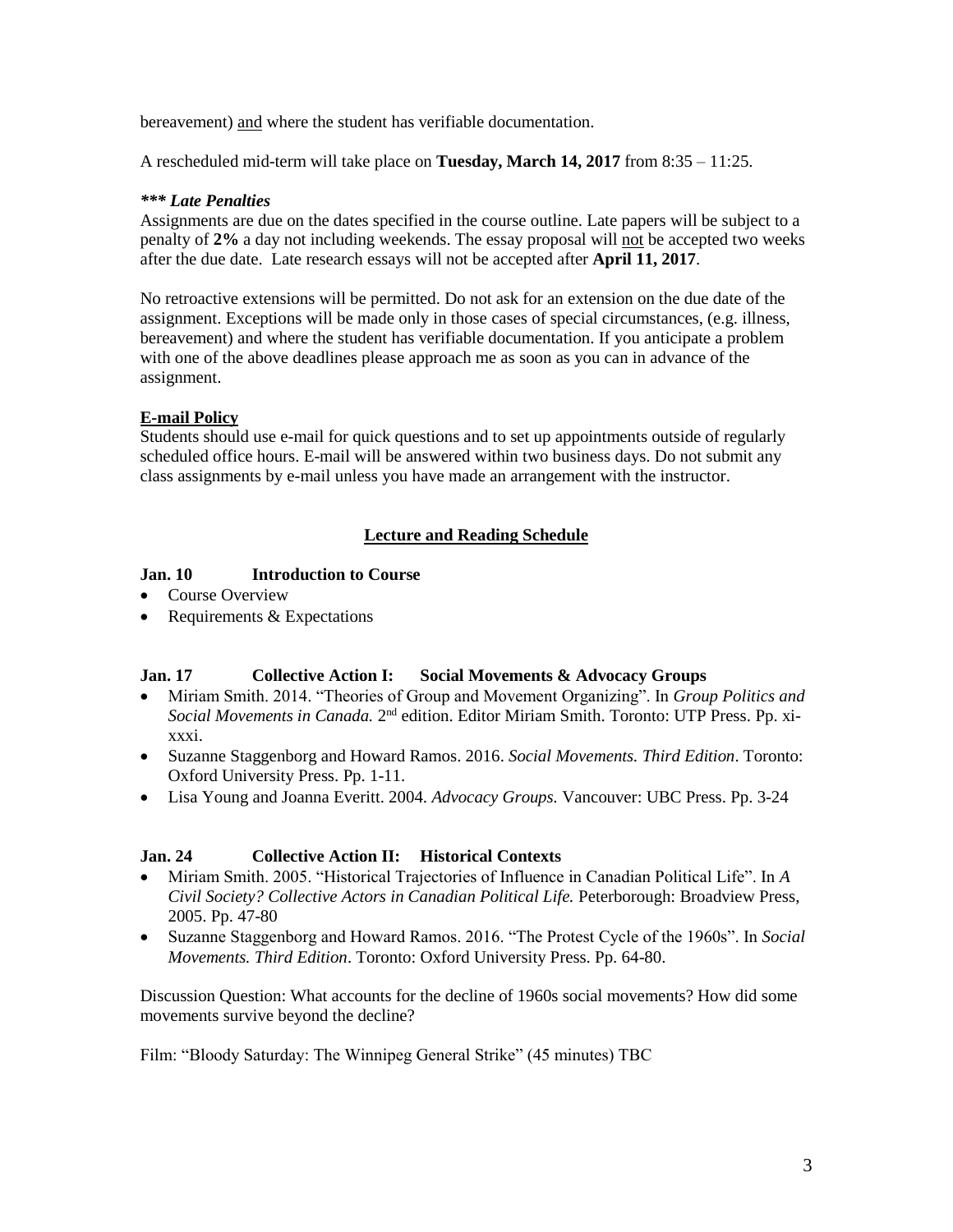## **Jan. 31 Business Interests & Activism**

- Peter Clancy. 2014. "Business Interests and Civil Society in Canada". In *Group Politics and*  Social Movements in Canada. 2<sup>nd</sup> edition. Editor Miriam Smith. Toronto: UTP Press. Pp. 75-96
- Jamie Brownlee. 2005. "Intersectional Policy Organizations". In *Ruling Canada. Corporate Cohesion and Democracy*. Halifax: Fernwood. Pp. 72-94.

Discussion Question: Do business groups occupy a privileged position in society?

## **Feb. 7 Labour Movements**

- Aziz Choudry. 2012. "Organizing Migrant and Immigrant Workers in Canada". In *Rethinking the Politics of Labour in Canada.* Editors Stephanie Ross and Larry Savage. Halifax: Fernwood Press. pp.171-183.
- Charlotte Yates and Amanda Coles. 2014. "Party On or Party's Over?: Organized Labour and Canadian Politics. In *Group Politics and Social Movements in Canada*. 2<sup>nd</sup> edition. Editor Miriam Smith. Toronto: UTP Press. pp. 33-52.

Film: "WAL-TOWN: The Film" (National Film Board of Canada 2006) – 50 minutes – TBC

Discussion Question: What are the key challenges facing organized labour today? What strategies are required for union renewal?

### *Essay Proposal Due in Class*

### **Feb. 14 Poverty and Activism**

- Jonathan Green. 2014. "Mobilizing On the Defensive: Anti-Poverty Advocacy and Activism in Times of Austerity". In *Group Politics and Social Politics*. 2<sup>nd</sup> Edition. Editor Miriam Smith. Toronto: University of Toronto Press. pp. 75-96.
- Scott Neigh. 2012. "Against Poverty: Josephine Grey on Poor People's Struggles for Human Rights". In *Resisting the State.* Nova Scotia: Fernwood Press.

Discussion Question: Discuss the strategies used by anti-poverty activists.

## **\*\* Feb. 20 – Feb. 24 - Reading Week (No Class, No Office Hours) \*\***

### **Feb. 28 Mid Term Test in Class**

*Regular Friday Office Hours Cancelled. Please Make Appointments.*

### **March 7 Women's Movement**

- Suzanne Staggenborg and Howard Ramos. 2016. "The Women's Movement". In *Social Movements. Third Edition*. Toronto: Oxford University Press. Pp. 106-131.
- Melanie Knight and Kathleen Rodgers. 2012. "The Government is Operationalizing NeoLiberalism: Women's Organizations, Status of Women Canada and the Struggle for Progressive Social Change. *NORA* 20:4 (December) pp. 266-82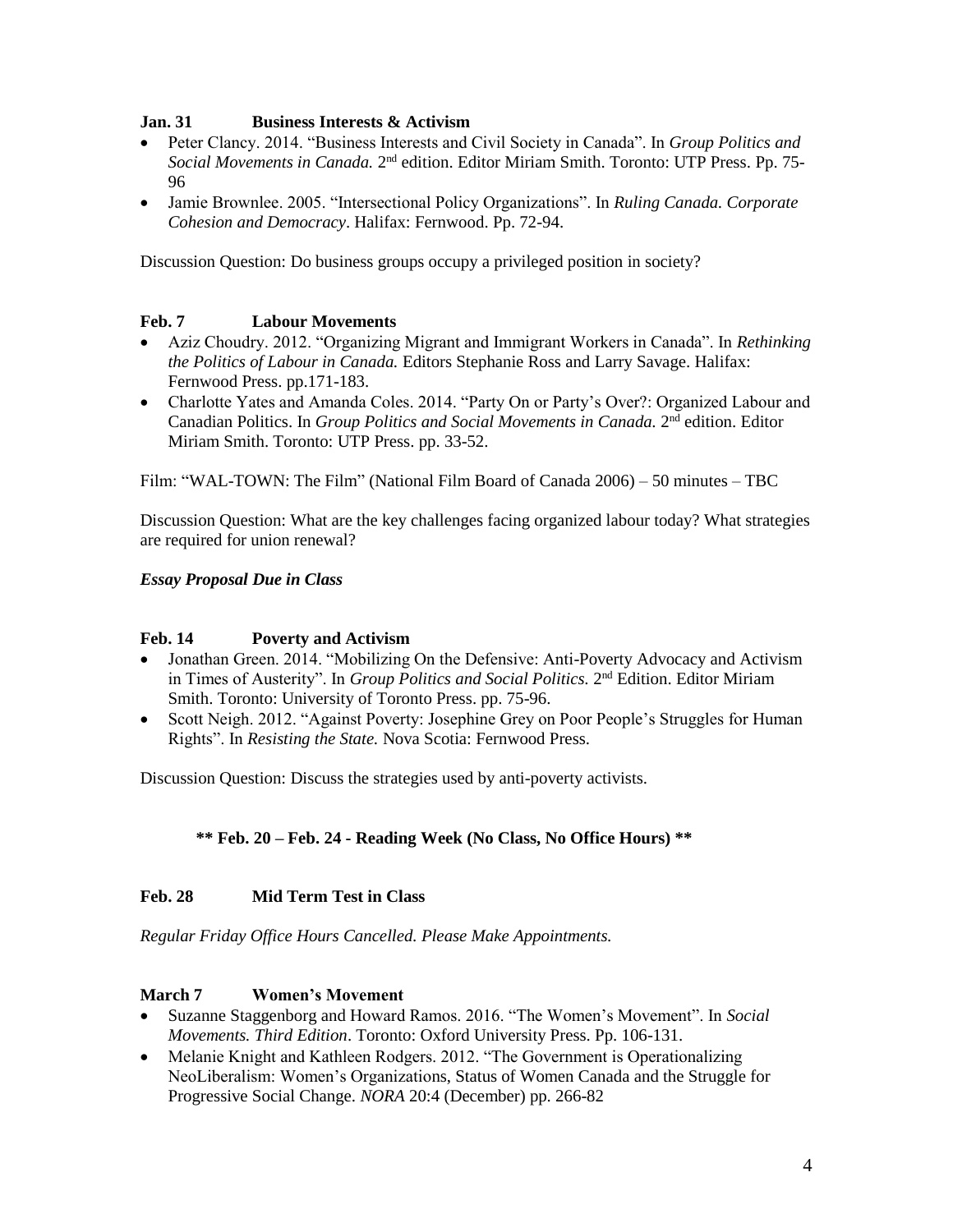Film: "Status Quo? The Unfinished Business of Feminism in Canada" (2012). TBC

Discussion Question: To what extent has the women's movement declined since the years of the 'second wave'? What explains the endurance or decline of the movement?

## **March 14 Indigenous Activism**

- Suzanne Staggenborg and Howard Ramos. 2016. "Indigenous Protest". In *Social Movements. Third Edition*. Toronto: Oxford University Press. Pp. 81-105.
- Adam Barker. 2015. "'A Direct Act of Resurgence. A Direct Act of Sovereignty: Reflections on Idle No More, Indigenous Activism, and Canadian Settler Colonialism". *Globalizations*  12.1 pp.43-65

Discussion Question:

## **March 21 Lesbian/Gay/Bisexual/Transgendered Movement**

- Suzanne Staggenborg and Howard Ramos. 2016. "The LGBT Movement". In *Social Movements. Third Edition*. Toronto: Oxford University Press. pp. 132-154
- Miriam Smith. 2011. "Queering Public Policy: A Canadian Experience". In *Critical Policy Studies.* Vancouver: UBC Press. pp. 91-110

Film: "From Criminality to Equality: 40 Years of Lesbian and Gay Movement History in Canada from 1969 to 2009" - TBC

Discussion Question: What have 'liberationist' and 'equal rights' strategies each contributed to the movement and its successes?

### **March 28 Environmental Movements**

- Suzanne Staggenborg and Howard Ramos. 2016. "The Environmental Movement". In *Social Movements. Third Edition*. Toronto: Oxford University Press. pp. 132-154
- Catherine Corrigall Brown. 2016. "What Gets Covered? An Examination of Media Coverage of the Environmental Movement in Canada". *Canadian Review of Sociology.* 53:1 pp. 72-93.

Film: "Greenpeace, The Story.  $(274505)$  2012 – 52 minutes – TBC

Discussion Question: What are the strengths and weaknesses of Greenpeace's media-based strategy? How might new communications technologies affect this strategy?

## **April 4 A Global Civil Society? & Conclusions**

 Suzanne Staggenborg and Howard Ramos. 2016. "Social Movements and Social Change. In *Social Movements. Third Edition*. Toronto: Oxford University Press. pp. 210-215

## *Final Research Paper Due*

### *Note: There is a Final Exam in the Exam Period*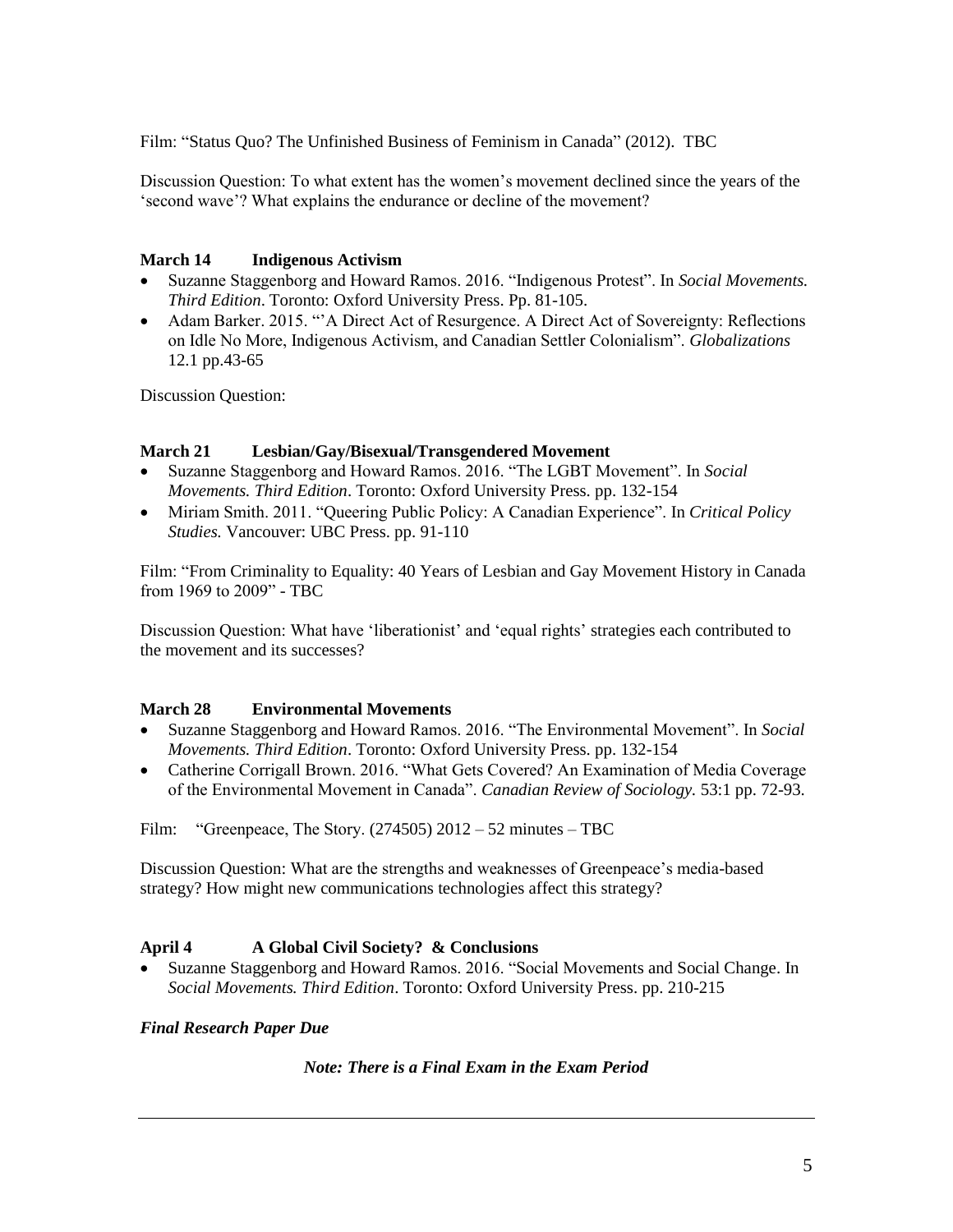#### **Academic Accommodations**

The Paul Menton Centre for Students with Disabilities (PMC) provides services to students with Learning Disabilities (LD), psychiatric/mental health disabilities, Attention Deficit Hyperactivity Disorder (ADHD), Autism Spectrum Disorders (ASD), chronic medical conditions, and impairments in mobility, hearing, and vision. If you have a disability requiring academic accommodations in this course, please contact PMC at 613-520-6608 or [pmc@carleton.ca](mailto:pmc@carleton.ca) for a formal evaluation. If you are already registered with the PMC, contact your PMC coordinator to send me your *Letter of Accommodation* at the beginning of the term, and no later than two weeks before the first in-class scheduled test or exam requiring accommodation (*if applicable*). After requesting accommodation from PMC, meet with me to ensure accommodation arrangements are made. Please consult the PMC website for the deadline to request accommodations for the formally-scheduled exam (*if applicable*).

**For Religious Observance:** Students requesting accommodation for religious observances should apply in writing to their instructor for alternate dates and/or means of satisfying academic requirements. Such requests should be made during the first two weeks of class, or as soon as possible after the need for accommodation is known to exist, but no later than two weeks before the compulsory academic event. Accommodation is to be worked out directly and on an individual basis between the student and the instructor(s) involved. Instructors will make accommodations in a way that avoids academic disadvantage to the student. Instructors and students may contact an Equity Services Advisor for assistance (www.carleton.ca/equity).

**For Pregnancy:** Pregnant students requiring academic accommodations are encouraged to contact an Equity Advisor in Equity Services to complete a *letter of accommodation*. Then, make an appointment to discuss your needs with the instructor at least two weeks prior to the first academic event in which it is anticipated the accommodation will be required.

**Plagiarism:** The University Senate defines plagiarism as "presenting, whether intentional or not, the ideas, expression of ideas or work of others as one's own." This can include:

- reproducing or paraphrasing portions of someone else's published or unpublished material, regardless of the source, and presenting these as one's own without proper citation or reference to the original source;
- submitting a take-home examination, essay, laboratory report or other assignment written, in whole or in part, by someone else;
- using ideas or direct, verbatim quotations, or paraphrased material, concepts, or ideas without appropriate acknowledgment in any academic assignment;
- using another's data or research findings;
- failing to acknowledge sources through the use of proper citations when using another's works and/or failing to use quotation marks;
- handing in "substantially the same piece of work for academic credit more than once without prior written permission of the course instructor in which the submission occurs.

Plagiarism is a serious offence which cannot be resolved directly with the course's instructor. The Associate Deans of the Faculty conduct a rigorous investigation, including an interview with the student, when an instructor suspects a piece of work has been plagiarized. Penalties are not trivial. They may include a mark of zero for the plagiarized work or a final grade of "F" for the course.